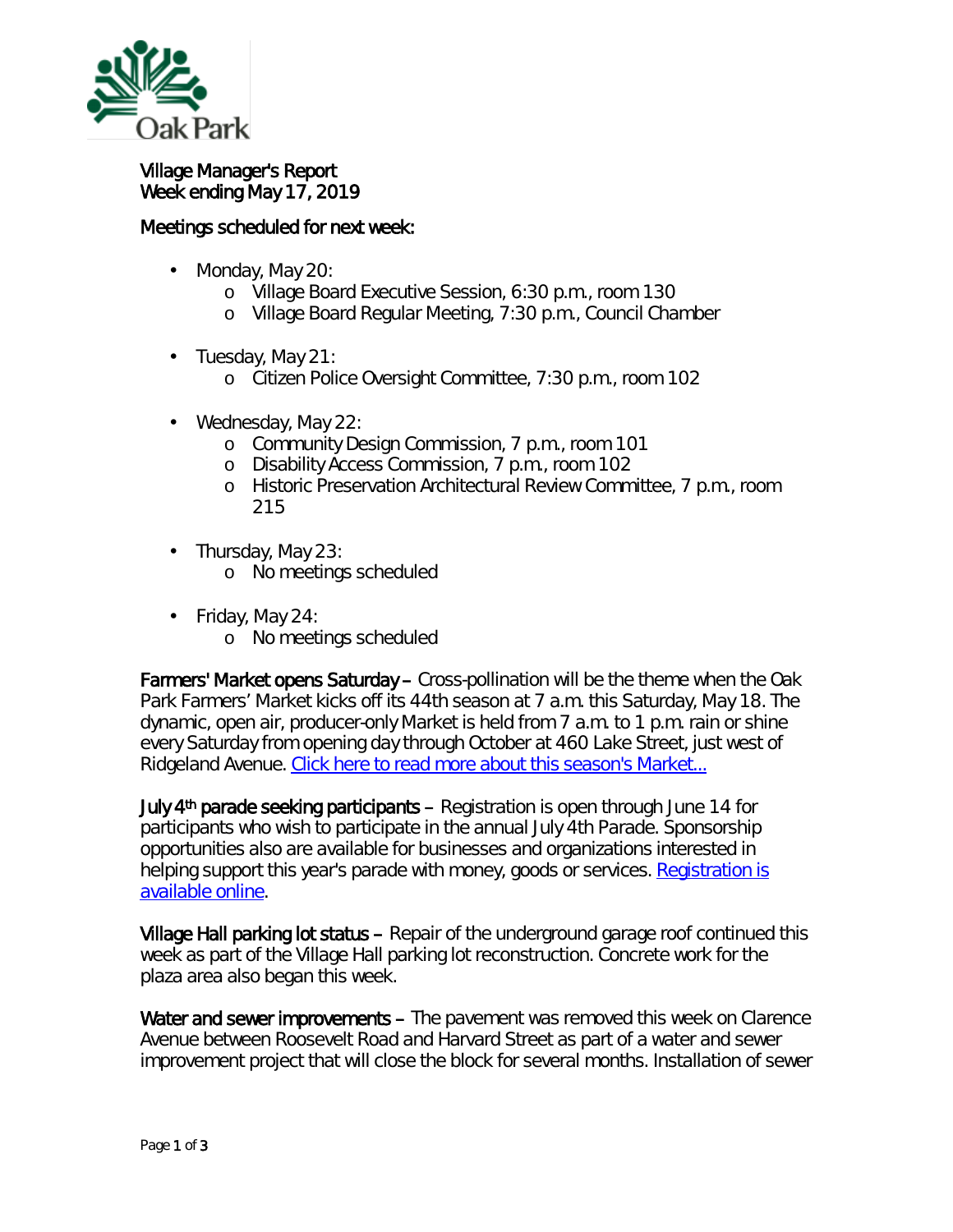main and associated structures will begin at Harvard Street and proceed south on Clarence Avenue.

Alley improvements – Storm sewers were installed this week in the alleys south of Greenfield Street and west of Austin Boulevard as part of the season's alley improvement program. Pavement removal began in the alley south of Greenfield Street and west of Lombard Avenue, while new pavement was installed in the alley south of LeMoyne Parkway between Harlem Avenue and Marion Street. Six of the 15 alleys scheduled for reconstruction this season have been repaved so far.

Traffic studies wrapping up – What should be the final week of data collection was underway across the Village this week, as staff updates the residential traffic studies for the first time since the 1990s. The data will be used to help analyze future traffic issues that may come before the Transportation Commission for review. Data collection does not affect traffic flow.

Madison Street update – Medians have been removed and replaced with asphalt all along Madison Street as the road diet project moves along. Concrete curb, gutter and sidewalk work is scheduled to begin next week. Frequent, ongoing communication continues with business operators and residents most affected by the project to ensure they have the latest work status updates. Construction updates also are posted regularly on the dedicated project website [www.madisonstreetconstruction.com.](http://www.madisonstreetconstruction.com/)

Miscellaneous construction updates – The sidewalk along the east side of Oak Park Avenue remains partially closed as rehabilitation of the bridge over I-290 continues. The concrete curb and sidewalk on Madison Street along the development frontage at Home Avenue was expected to wrap up this week. Utility work related to the Rush Oak Park Hospital construction project continued to disrupt traffic periodically on Madison Street and the contractor has asked to temporarily shut off water for the 1100 block next week to complete the new connection. The Alcuin Montessori development on Roosevelt Road closed Home Avenue this week adjacent to the site for utility installation. The construction site for the new Turano Bakery corporate headquarters on Roosevelt Road has been fenced in, permanently closing Scoville Avenue to traffic between Roosevelt Road and the east-west alley to the north of the site. A&T completed the manhole repairs at the entrance to Village parking Lot 10 on Marion Street north of North Boulevard, but the brick restoration has not yet been scheduled. Crews also will restore the brick on Oak Park Avenue by Hunter Court just south of Lake Street where underground work had occurred previously. Underground work associated with broadband provider Wide Open West's new fiber optic cable was completed this week on Randolph Street between Harlem and Euclid avenues. A portion of Ontario Street is scheduled to be closed on Wed. May 22 to replace the rooftop HVAC unit at the Brookdale senior facility, 1111 Ontario St. Portions of the Union Pacific's concrete retaining walls are scheduled to be repaired next week at the southeast corner of Harlem Avenue and North Boulevard, requiring the sidewalk on the east side of Harlem Avenue and the south side of North Boulevard to be closed during the daytime work hours.